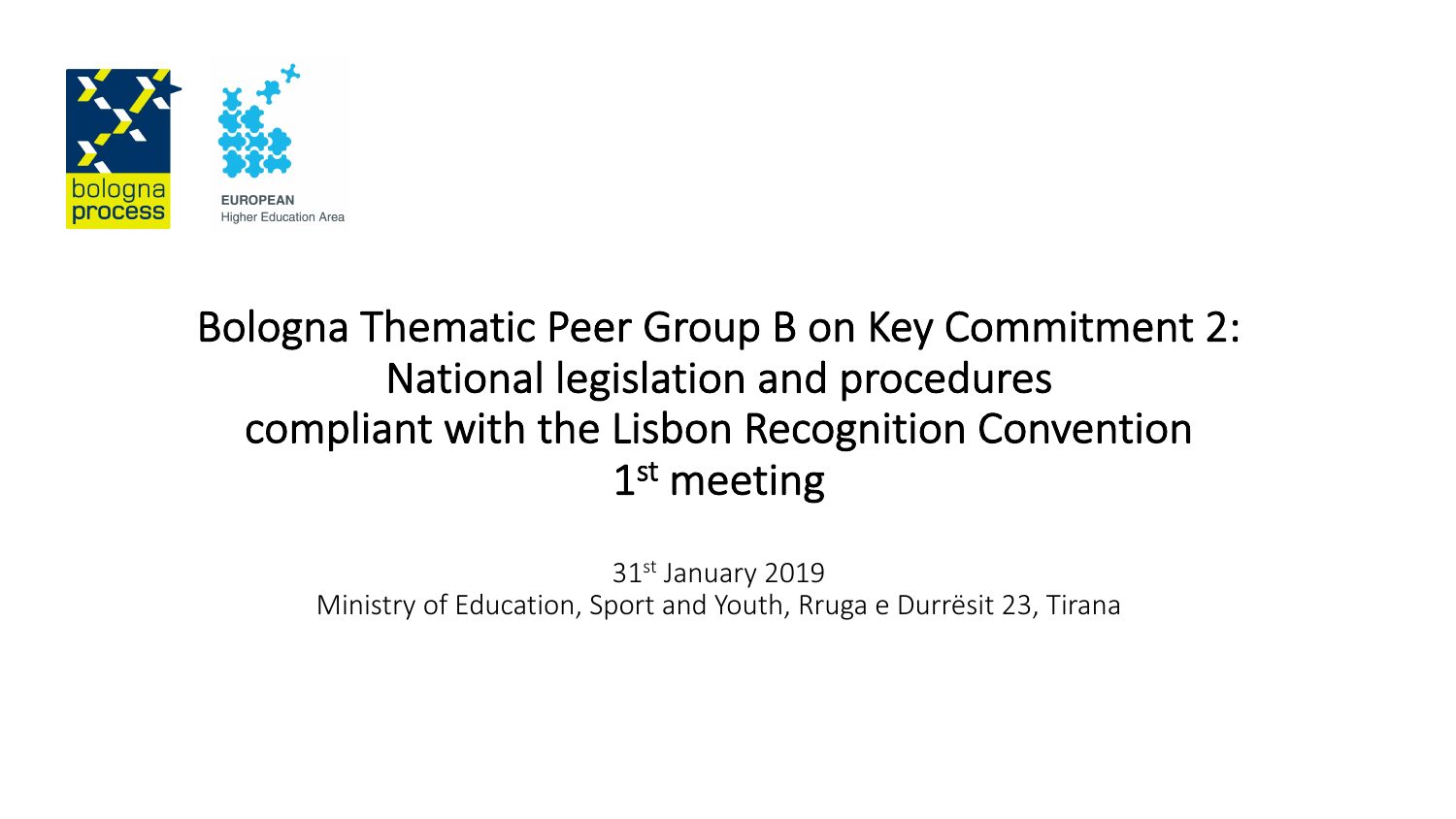### Digitalisation and recognition

#### **Digitalisation of credential evaluations**

- Digital evaluation statements (awarding and assessing)
- Digitalisation of the entire workflow of credential evaluations

### **Digital student data exchange**

- Awarding qualiifcations in digital format
- Sharing secure and certified qualifications

### **Verificaton of authenticity**

Database of state examinations results Database of Apostille Database of graduates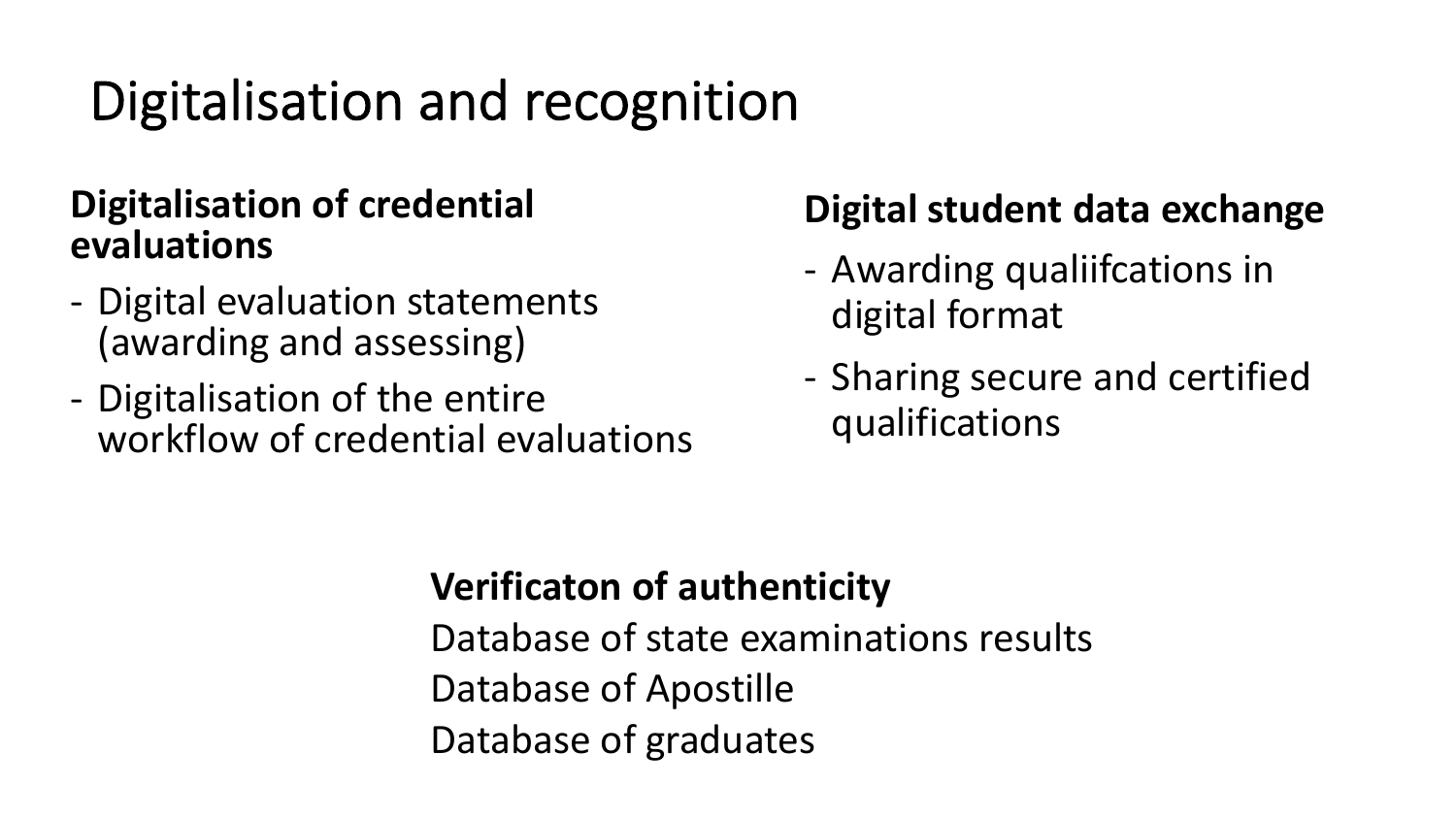## Benefits

- Security
- Fastening the process
- Facilitate recognition
- Cost-efficiency
- Statistics

# Key issues

- Trusted source
- General Data protection regulation (GDRP and privacy)